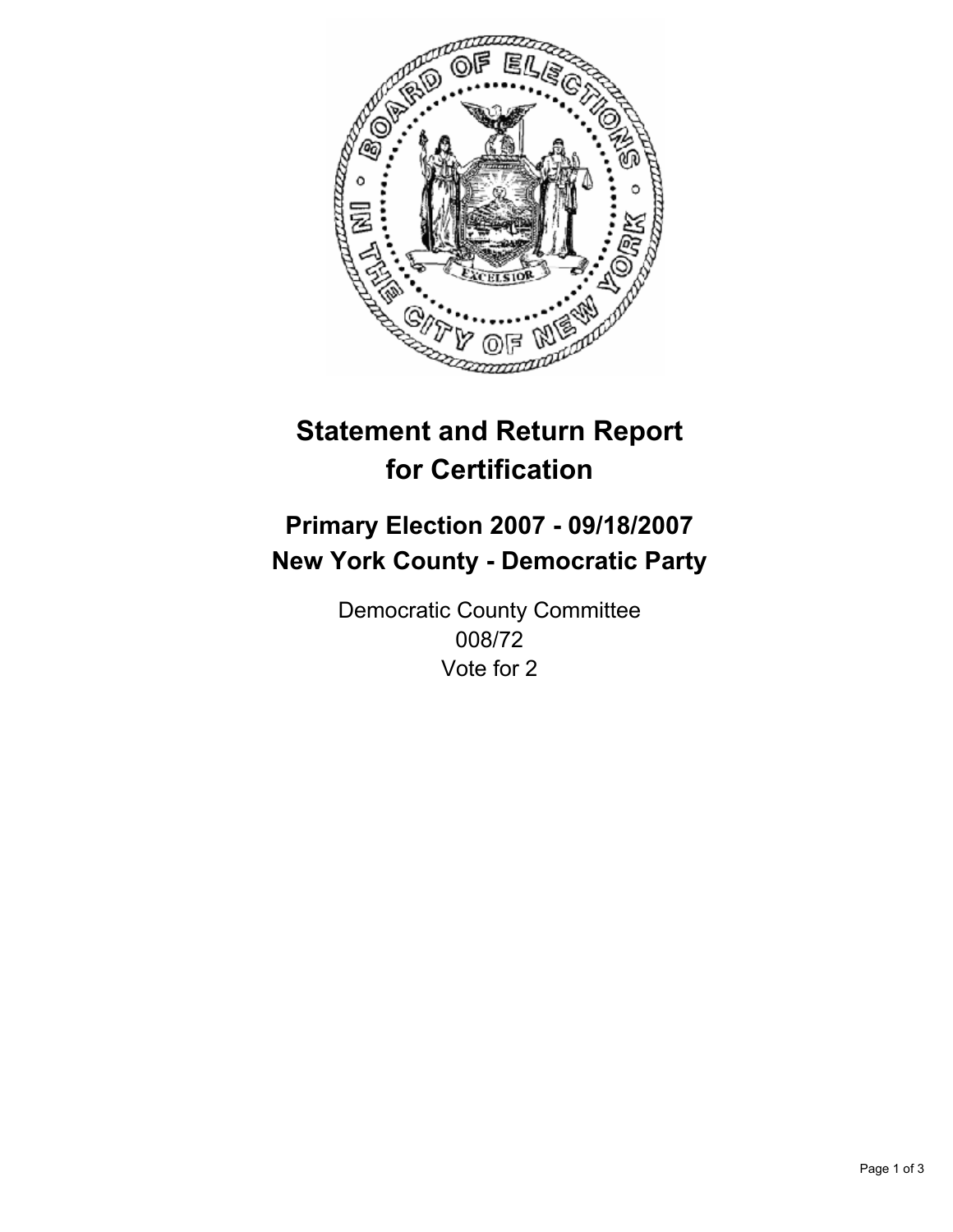

## **Assembly District 72**

| <b>EMERGENCY</b>     |    |
|----------------------|----|
| ABSENTEE/MILITARY    |    |
| AFFIDAVIT            |    |
| <b>MAYRA SANCHEZ</b> | 6  |
| ANA JOSEFA TINEO     |    |
| ROSY PERDOMO         |    |
| <b>Total Votes</b>   | 18 |